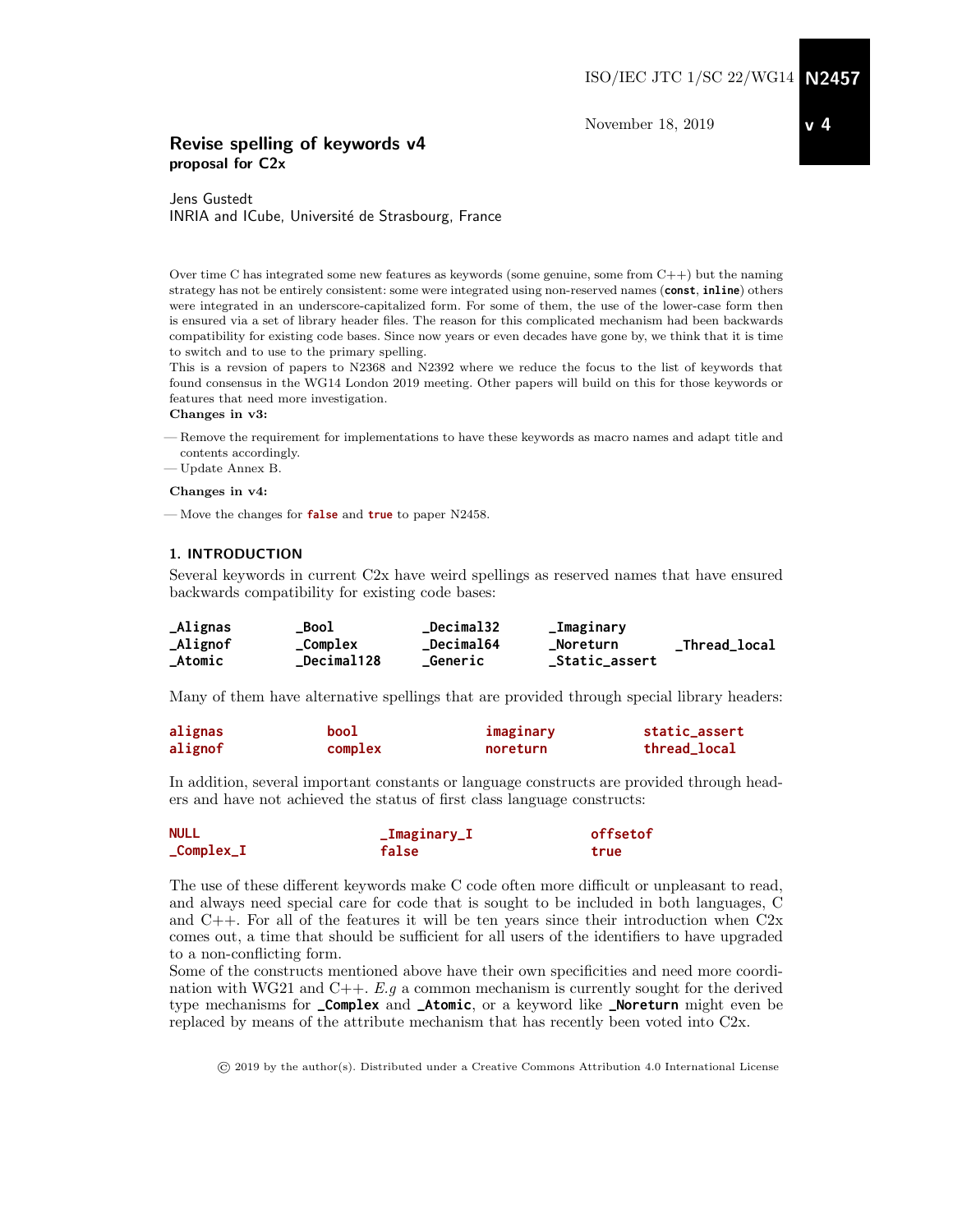This paper reproposes those keywords of N2368 that found direct consensus in WG14, in the expectation that the thus proposed modifications can be integrated directly into C2x:

| alignas | bool          | thread_local |
|---------|---------------|--------------|
| alignof | static_assert |              |

The new keywords **false** and **true** also found consensus, but their possible use in the preprocessor needs more provisions than given here. They are thus moved to N2458. Other proposals will follow that will tackle other parts of N2368 and beyond:

- Handle **false** and **true** and make them of type **bool**.
- Make **noreturn** a keyword or replace it by an attribute.
- Introduce **nullptr** and nullptr\_t.
- Make **complex** and **imaginary** keywords and/or provide \_\_complex(T) and \_\_imaginary(T) constructs for interoperability with C++.
- Make atomic (or \_\_atomic) a keyword that resolves to the specifier form of **\_Atomic**(T).
- Replace **\_Complex\_I** and **\_Imaginary\_I** by first-class language constructs.
- Make **offsetof** a keyword.
- Make generic a keyword that replaces **\_Generic**.
- Make decimal32, decimal64 and decimal128 (or dec32, dec64 and dec128) keywords that replace **\_Decimal32**, **\_Decimal64** and **\_Decimal128**.

### 2. PROPOSED MECHANISM OF INTEGRATION

Many code bases use in fact the underscore-capitalized form of the keywords and not the compatible ones that are provided by the library headers. Therefore we need a mechanism that makes a final transition to the new keywords seamless. We propose the following:

- Allow for the keywords to also be macros, such that implementations may have an easy transition.
- Don't allow user code to change such macros.
- Allow the keywords to result in other spellings when they are expanded in with **#** or **##** operators.
- Keep the alternative spelling with underscore-capitalized identifiers around for a while.

With this in mind, implementing these new keywords is in fact almost trivial for any implementation that is conforming to C17.

- 5 predefined macros (7 when adding **false** and **true**) have to be added to the startup mechanism of the translator. They should expand to similar tokens as had been defined in the corresponding library headers.
- If some of the macros are distinct to their previous definition, the library headers have to be amended with **#ifndef** tests. Otherwise, the equivalent macro definition in a header should not harm.

Needless to say that on the long run, it would be good if implementations would switch to full support as keywords, but there is no rush, and some implementations that have no need for C++ compatibility might never do this.

### 3. REFERENCE IMPLEMENTATION

To add minimal support for the proposed changes, an implementation would have to add definitions that are equivalent to the following lines to their startup code:

|                 | #define alignas | _Alignas |
|-----------------|-----------------|----------|
| #define alignof |                 | _Alignof |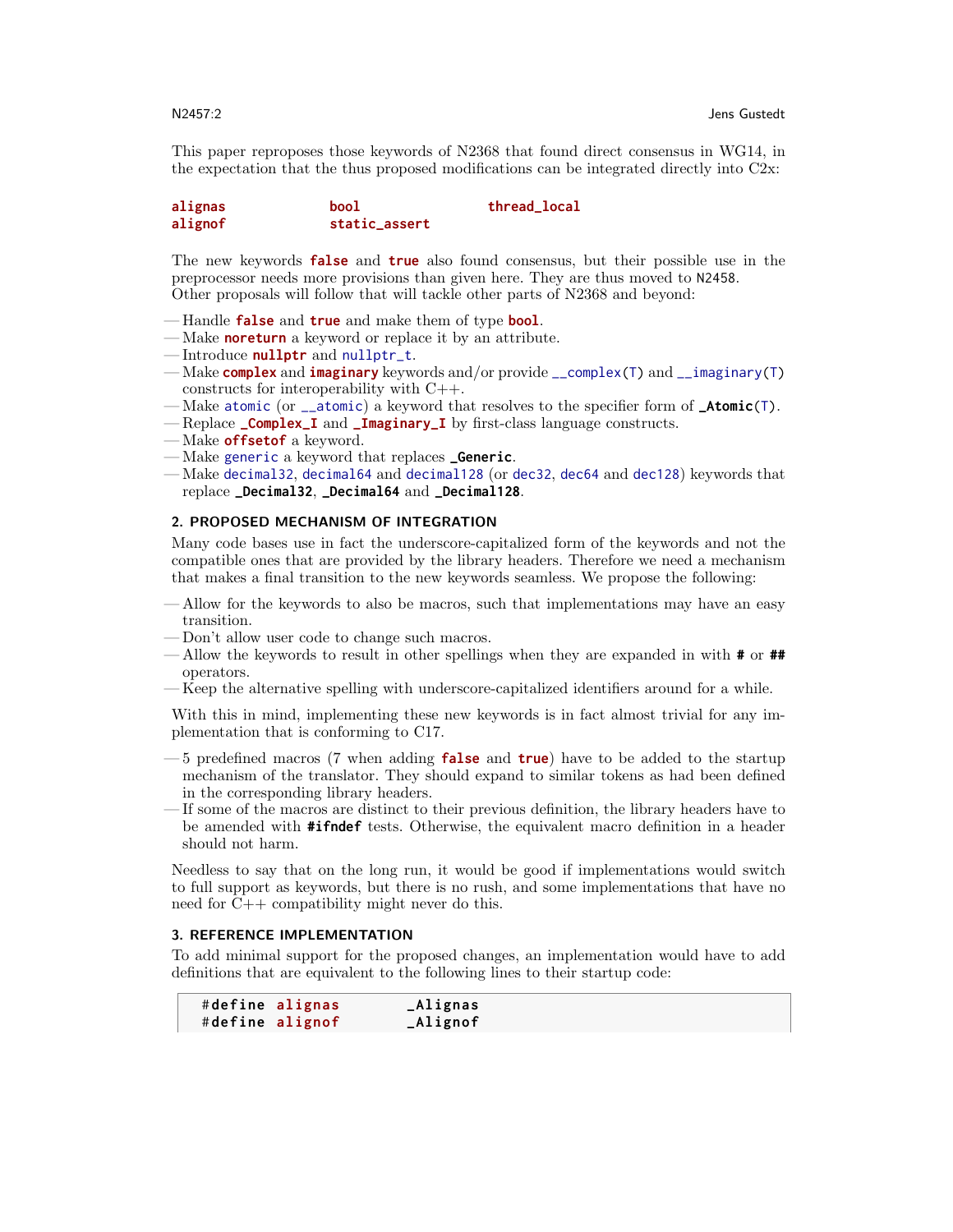Revise spelling of keywords v4 N2457:3

```
# define bool _Bool
# define static_assert _Static_assert
# define thread_local _Thread_local
```
At the other end of the spectrum, an implementation that implements all new keywords as first-class constructs and also wants to provide them as macros (though they don't have to) can simply have definitions that are the token identity:

```
# define alignas alignas
# define alignof alignof
# define bool bool
# define false false
# define static_assert static_assert
# define thread_local thread_local
# define true true
```
#### 4. MODIFICATIONS TO THE STANDARD TEXT

This proposal implies a large number of trivial modifications in the text, namely simple text processing that replaces the occurrence of one of the deprecated keywords by its new version. These modifications are not by themselves interesting and are not included in the following. WG14 members are invited to inspect them on the VC system, if they want, they are in the branch "keywords".

The following appendix lists the non-trivial changes:

- Changes to the "Keywords" clause 6.4.1, where we replace the keywords themselves (p1) and add provisions to have the new ones as macro names (p2) and establish the old keywords as alternative spellings (p4).
- A new subclause to 6.10.8.4 "Optional macros" that lists the new keywords that may also be macros.
- Modifications of the corresponding library clauses (7.2, 7.15, 7.18, and 7.26).
- Mark <stdalign.h> (and <stdbool.h> with the changes in N2458) to be obsolescent inside their specific text and in clause 7.31 "Future library directions".
- Update Annex A.

# Appendix: pages with diffmarks of the proposed changes against the September 2019 working draft.

The following page numbers are from the particular snapshot and may vary once the changes are integrated.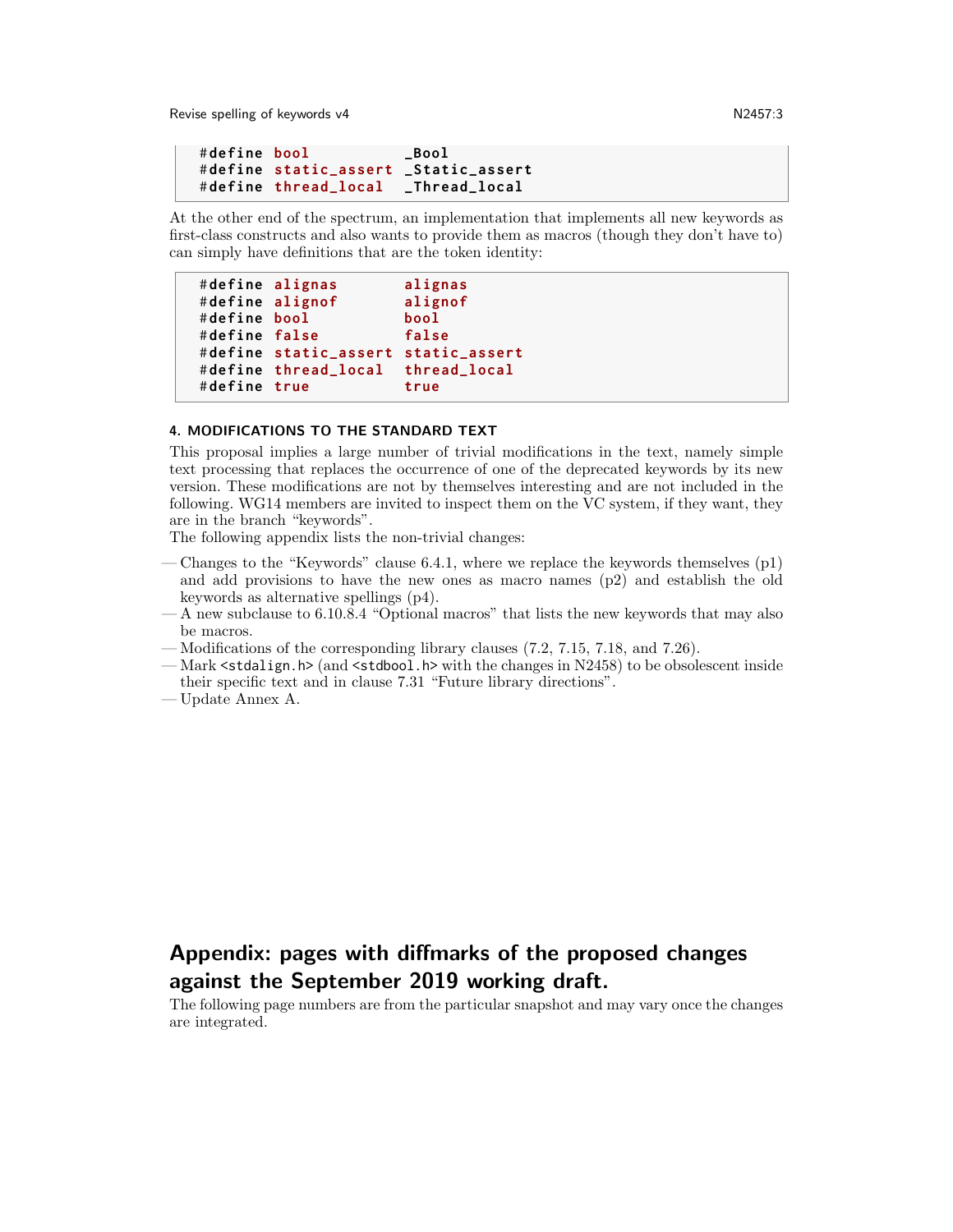# **6.4.1 Keywords**

### **Syntax**

1 *keyword:* one of

|          |               | -Alignas          |
|----------|---------------|-------------------|
| extern   |               | $-$ Alignof       |
| float    | static        | $+ Atomic$        |
| for      | static_assert | $\equiv$ Bool     |
| goto     | struct        | $\_Complex$       |
| if       | switch        | _Decimal128       |
| inline   | thread_local  | $\_Decima132$     |
| int      | typedef       | <b>_Decimal64</b> |
| long     | union         | <b>_Generic</b>   |
| register | unsigned      | _Imaginary        |
| restrict | void          | _Noreturn         |
| return   | volatile      | =Static=assert    |
| short    | while         | _Thread_local_    |
|          | enum          | signed<br>sizeof  |

### ✿✿✿✿✿✿✿✿✿✿✿ **Constraints**

2 The keywords

| alignas | alignof | bool | static_assert thread_local |  |
|---------|---------|------|----------------------------|--|
|         |         |      |                            |  |

may optionally be predefined macro names (??). None of these shall be the subject of a **#define** or a **#undef** preprocessing directive.

### **Semantics**

- 3 The above tokens (case sensitive) are reserved (in translation phases 7 and 8) for use as keywords except in an attribute token, and shall not be used otherwise. The keyword **\_Imaginary** is reserved for specifying imaginary types.74)
- 4 Dhe following table provides alternate spellings for certain keywords. These can be used wherever the keyword can.<sup>75)</sup>

| keyword       | alternative spelling |
|---------------|----------------------|
| alignas       | <b>_Alignas</b>      |
| alignof       | _Alignof             |
|               | <b>_Bool</b>         |
| static_assert | _Static_assert       |
| thread_local  | <b>_Thread_local</b> |

Their spelling inside expressions that are subject to the **#** and **##** preprocessing operators is unspecified.<sup>76)</sup>

### **6.4.2 Identifiers**

### **6.4.2.1 General**

**Syntax**

1 *identifier:*

*identifier-nondigit identifier identifier-nondigit identifier digit*

<sup>74)</sup>One possible specification for imaginary types appears in Annex G.

<sup>75)</sup> These alternative keywords are obsolescent features and should not be used for new code.

<sup>76)</sup> The intent of these specifications is to allow but not to force the implementation of the correspondig feature by means of a predefined macro.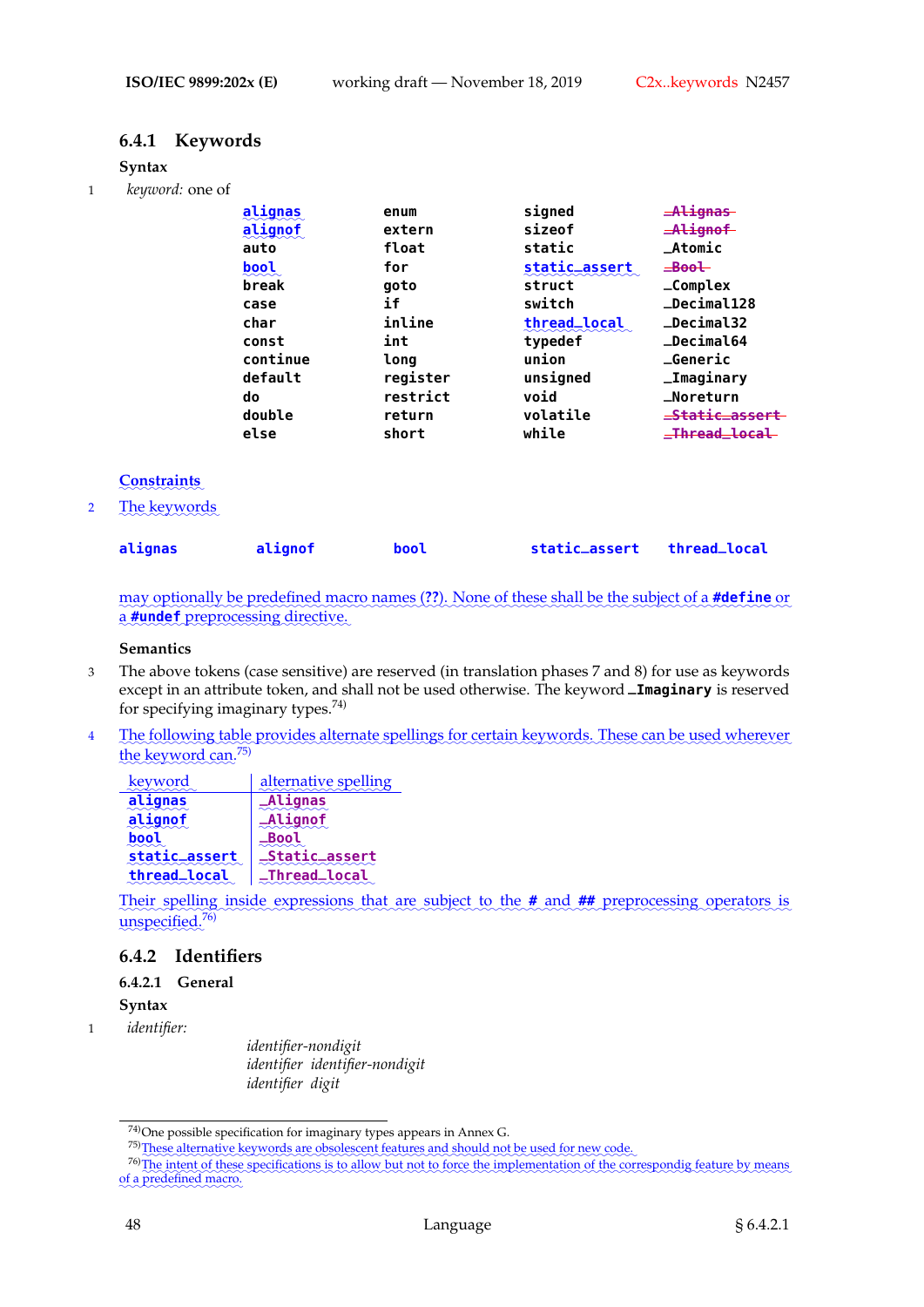<sup>2</sup> An implementation that defines **\_\_STDC\_NO\_COMPLEX\_\_** shall not define **\_\_STDC\_IEC\_60559\_COMPLEX\_\_** or **\_\_STDC\_IEC\_559\_COMPLEX\_\_**.

### **6.10.8.4 Optional macros**

1 The keywords

| alignas | alignof | bool | static_assert thread_local |  |
|---------|---------|------|----------------------------|--|
|         |         |      |                            |  |

optionally are also predefined macro names that expand to unspecified tokens.

### **6.10.9 Pragma operator**

### **Semantics**

1 A unary operator expression of the form:

```
_Pragma ( string-literal )
```
is processed as follows: The string literal is *destringized* by deleting any encoding prefix, deleting the leading and trailing double-quotes, replacing each escape sequence \" by a double-quote, and replacing each escape sequence  $\setminus \setminus$  by a single backslash. The resulting sequence of characters is processed through translation phase 3 to produce preprocessing tokens that are executed as if they were the *pp-tokens* in a pragma directive. The original four preprocessing tokens in the unary operator expression are removed.

2 **EXAMPLE** A directive of the form:

```
#pragma listing on "..\listing.dir"
```
can also be expressed as:

```
_Pragma ("listing on \"..\\listing.dir\"")
```
The latter form is processed in the same way whether it appears literally as shown, or results from macro replacement, as in:

```
#define LISTING(x) PRAGMA(listing on #x)
#define PRAGMA(x) _Pragma(#x)
```

```
LISTING (..\listing.dir)
```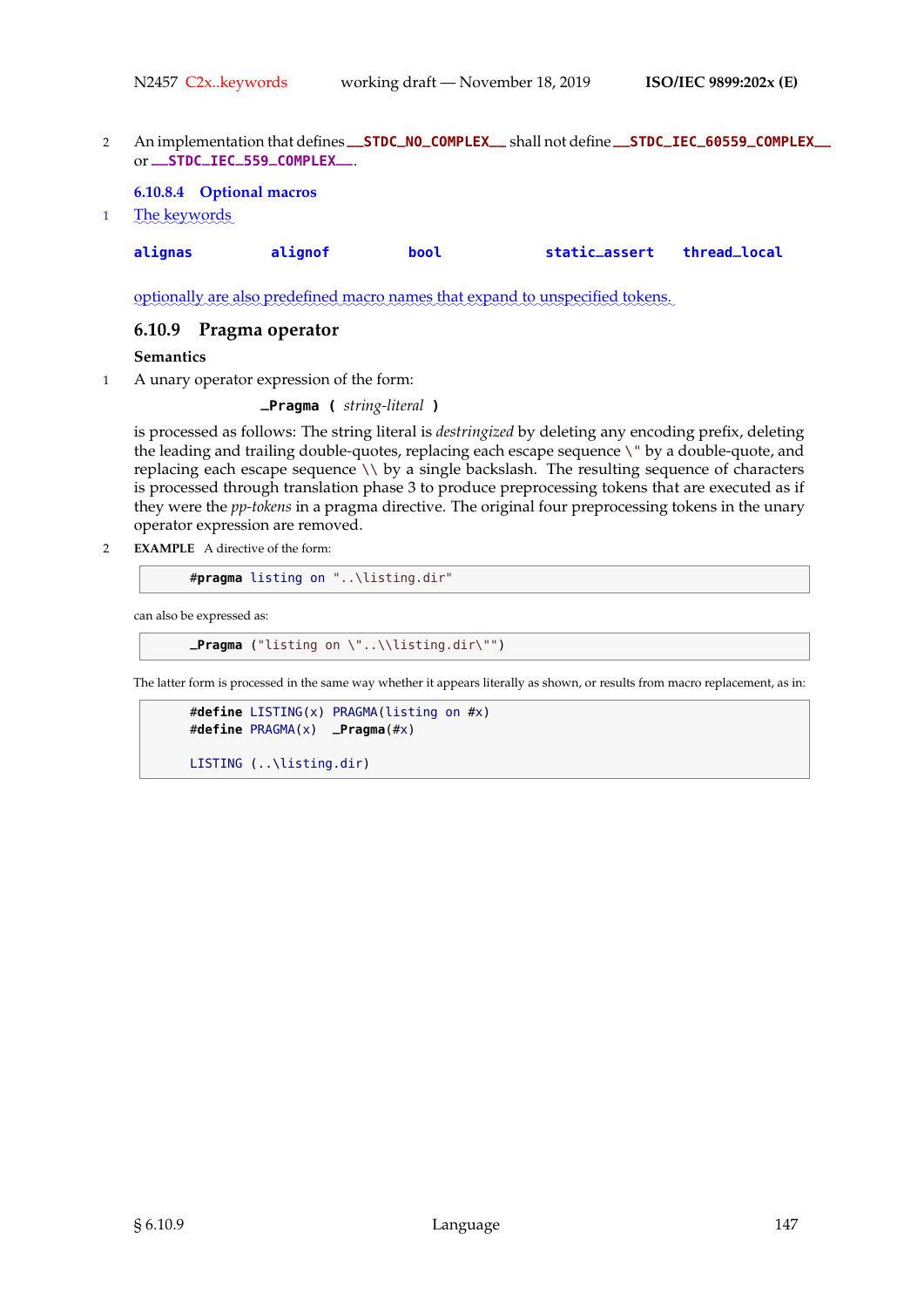### **7.2 Diagnostics <assert.h>**

1 The header <assert.h> defines the **assert** and **static\_assert** macros macro and refers to another macro,

**NDEBUG**

which is *not* defined by <assert.h>. If **NDEBUG** is defined as a macro name at the point in the source file where <assert.h> is included, the **assert** macro is defined simply as

#**define assert**(ignore) ((**void**)0)

The **assert** macro is redefined according to the current state of **NDEBUG** each time that <assert.h> is included.

2 The **assert** macro shall be implemented as a macro, not as an actual function. If the macro definition is suppressed in order to access an actual function, the behavior is undefined.

The macro expands to **\_Static\_assert**.

### **7.2.1 Program diagnostics**

**7.2.1.1 The assert macro**

**Synopsis**

```
1 #include <assert.h>
```
**void assert**(scalar expression);

### **Description**

2 The **assert** macro puts diagnostic tests into programs; it expands to a void expression. When it is executed, if expression (which shall have a scalar type) is false (that is, compares equal to 0), the **assert** macro writes information about the particular call that failed (including the text of the argument, the name of the source file, the source line number, and the name of the enclosing function — the latter are respectively the values of the preprocessing macros **\_\_FILE\_\_** and **\_\_LINE\_\_** and of the identifier **\_\_func** ) on the standard error stream in an implementation-defined format.<sup>205)</sup> It then calls the **abort** function.

### **Returns**

3 The **assert** macro returns no value.

**Forward references:** the **abort** function (7.22.4.1).

<sup>205)</sup>The message written might be of the form:

Assertion failed: expression, function abc, file xyz, line nnn.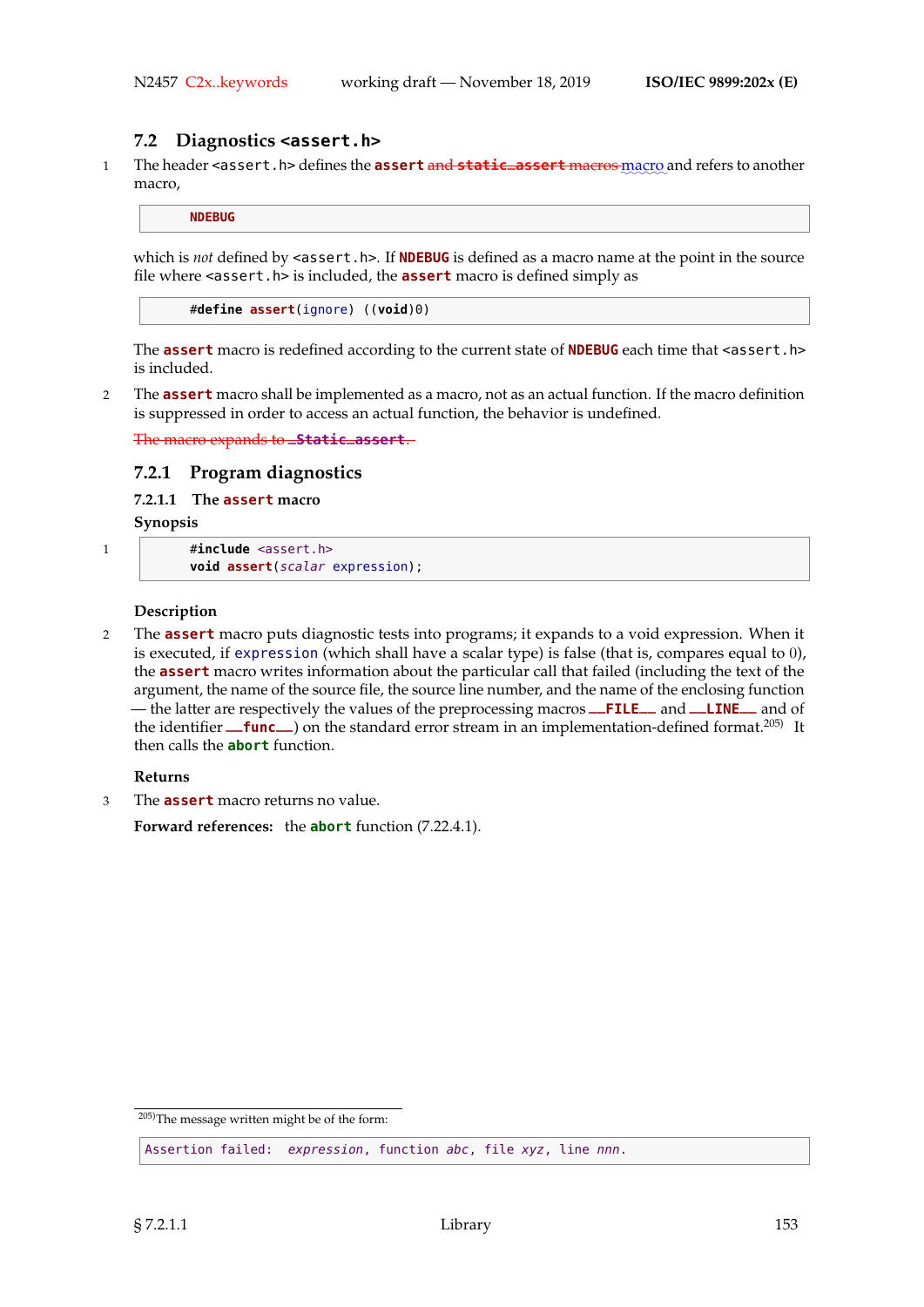# **7.15 Alignment <stdalign.h>**

### The header defines four macros.

1 The obsolescent header <stdalign.h> defines two macros that are suitable for use in **#if** preprocessing directives. They are

**\_\_alignas\_is\_defined**

and

**\_\_alignof\_is\_defined**

which both expand to the integer constant 1.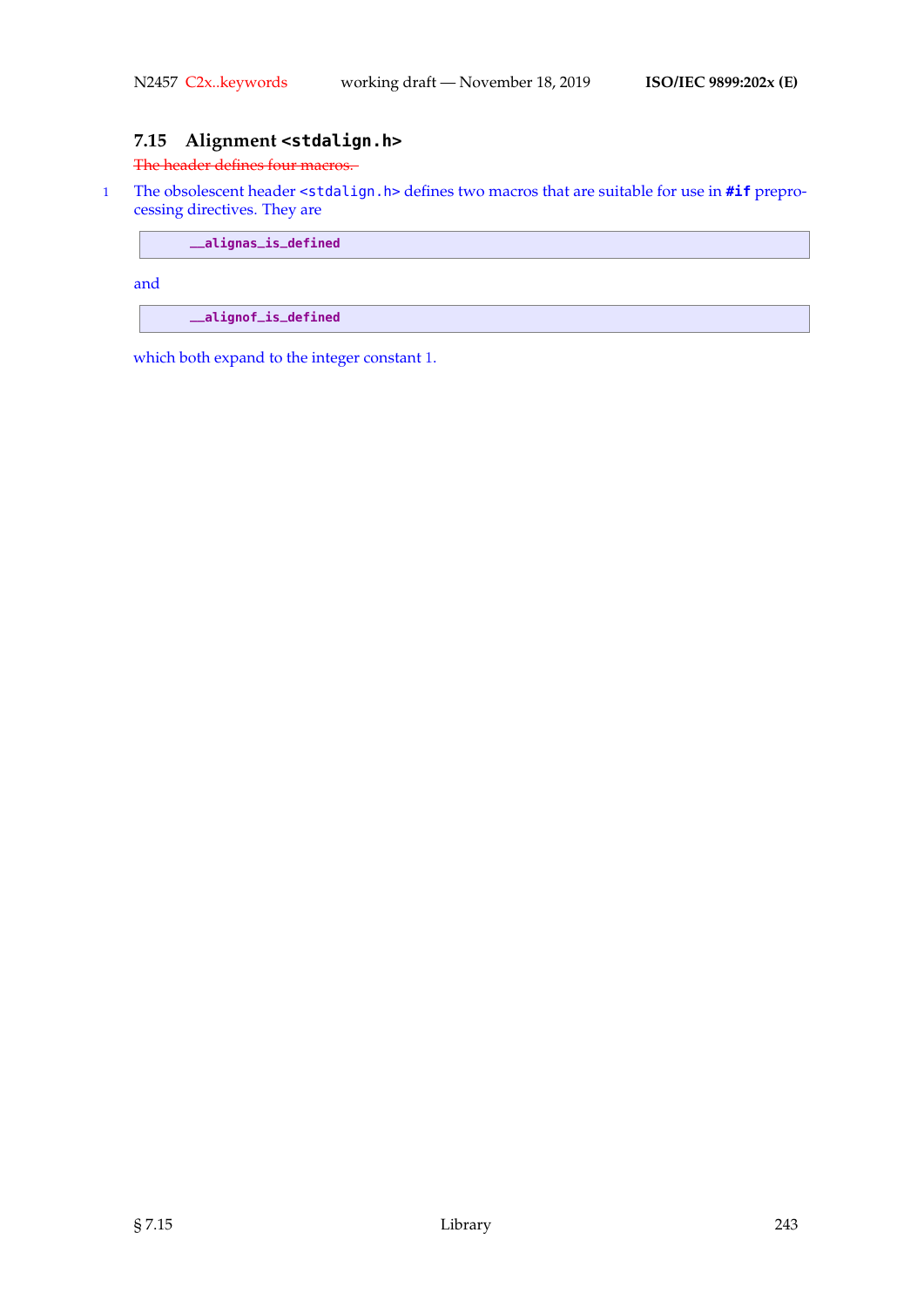# **7.18 Boolean type and values <stdbool.h>**

1 The header <stdbool.h> defines four macros.

### expands to **\_Bool**.

three macros that are suitable for use in **#if** preprocessing directives. They are

**true**

which expands to the integer constant  $1$ ,

**false**

which expands to the integer constant  $0$ , and

```
__bool_true_false_are_defined
```
which expands to the integer constant 1.

2 Notwithstanding the provisions of 7.1.3, a program may undefine and perhaps then redefine the macros **bool**, **true**, and **false**. 281)

<sup>&</sup>lt;sup>281)</sup>See "future library directions" (7.31.11).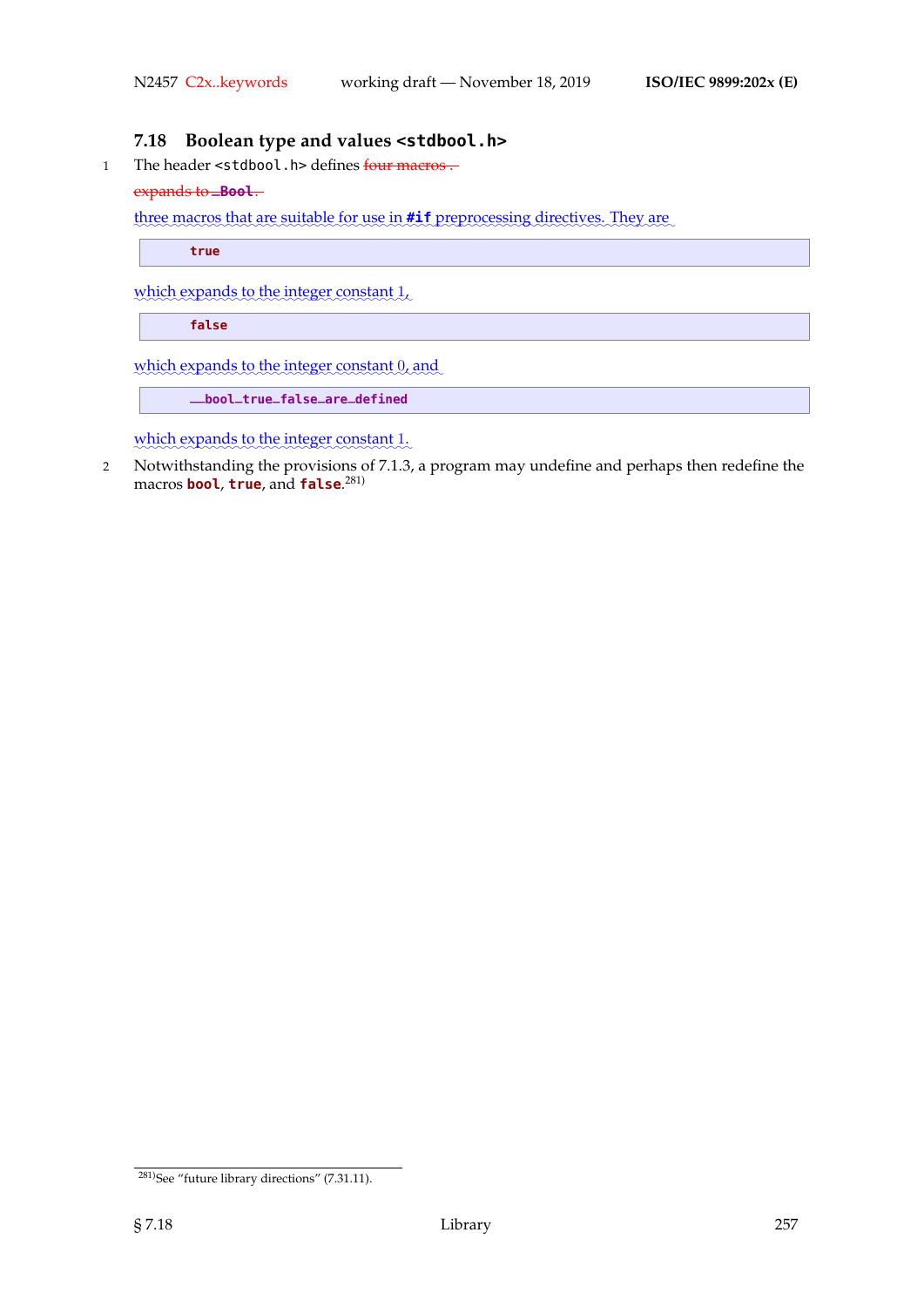### **7.26 Threads <threads.h>**

# **7.26.1 Introduction**

- 1 The header <threads.h> includes the header <time.h>, defines macros, and declares types, enumeration constants, and functions that support multiple threads of execution.<sup>338)</sup>
- <sup>2</sup> Implementations that define the macro **\_\_STDC\_NO\_THREADS\_\_** need not provide this header nor support any of its facilities.

which expands to the keyword **\_Thread\_local**; The macros are

**ONCE\_FLAG\_INIT**

which expands to a value that can be used to initialize an object of type **once\_flag**; and

**TSS\_DTOR\_ITERATIONS**

which expands to an integer constant expression representing the maximum number of times that destructors will be called when a thread terminates.

4 The types are

**cnd\_t**

which is a complete object type that holds an identifier for a condition variable;

**thrd\_t**

which is a complete object type that holds an identifier for a thread;

**tss\_t**

which is a complete object type that holds an identifier for a thread-specific storage pointer;

**mtx\_t**

which is a complete object type that holds an identifier for a mutex;

**tss\_dtor\_t**

which is the function pointer type **void** (\*)(**void**\*), used for a destructor for a thread-specific storage pointer;

**thrd\_start\_t**

which is the function pointer type **int** (\*)(**void**\*) that is passed to **thrd\_create** to create a new thread; and

**once\_flag**

which is a complete object type that holds a flag for use by **call\_once**.

5 The enumeration constants are

**mtx\_plain**

which is passed to **mtx\_init** to create a mutex object that does not support timeout;

**mtx\_recursive**

<sup>338)</sup>See "future library directions" (7.31.17).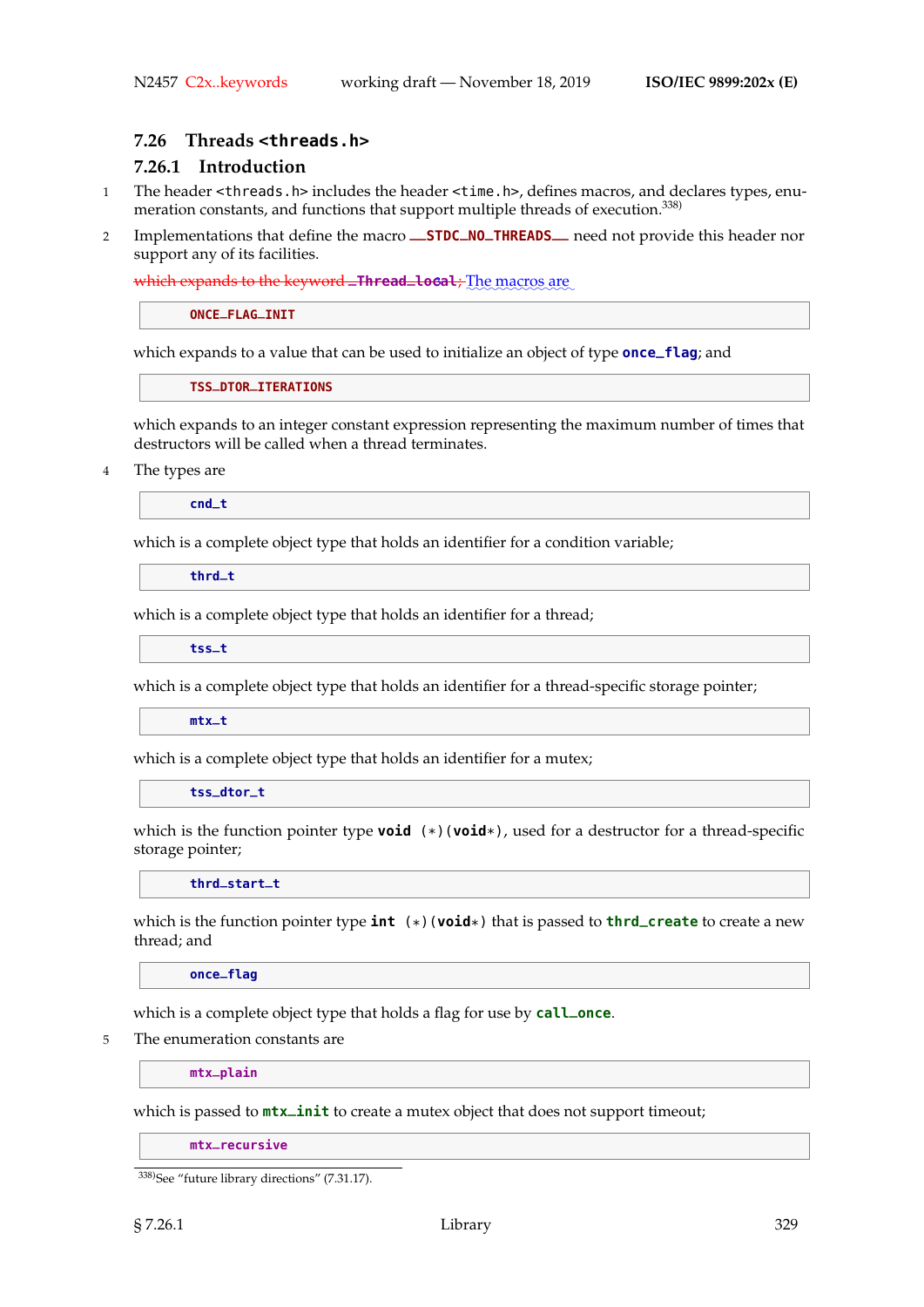**ISO/IEC 9899:202x (E)** working draft — November 18, 2019 C2x..keywords N2457

| cracosh   | cratanh      | $c$ rexp $10$ | crlog1p  | crrootn |
|-----------|--------------|---------------|----------|---------|
|           |              |               |          |         |
| cracospi  | cratanpi     | crexp2m1      | crlog2p1 | crrsqrt |
| cracos    | cratan       | crexp2        | crlog2   | crsinh  |
| crasinh   | crcompoundn  | crexpm1       | crlogp1  | crsinpi |
| crasinpi  | crcosh       | crexp         | crlog    | crsin   |
| crasin    | crcospi      | crhypot       | crpown   | crtanh  |
| cratan2pi | <b>Crcos</b> | crlog10p1     | crpowr   | crtanpi |
| cratan2   | crexp10m1    | crlog10       | crpow    | crtan   |
|           |              |               |          |         |

and the same names suffixed with **f**, **l**, **d32**, **d64**, or **d128** may be added to the <math.h> header. The **cr** prefix is intended to indicate a correctly rounded version of the function.

# **7.31.9 Signal handling <signal.h>**

<sup>1</sup> Macros that begin with either **SIG** and an uppercase letter or **SIG\_** and an uppercase letter may be added to the macros defined in the <signal.h> header.

# **7.31.10 Alignment <stdalign.h>**

1 The header <stdalign.h> together with its defined macros **\_\_alignas\_is\_defined** and **\_\_alignas\_is\_defined** is an obsolescent feature.

# **7.31.11 Atomics <stdatomic.h>**

- <sup>1</sup> Macros that begin with **ATOMIC\_** and an uppercase letter may be added to the macros defined in the <stdatomic.h> header. Typedef names that begin with either **atomic\_** or **memory\_**, and a lowercase letter may be added to the declarations in the <stdatomic.h> header. Enumeration constants that begin with **memory\_order\_** and a lowercase letter may be added to the definition of the **memory\_order** type in the <stdatomic.h> header. Function names that begin with **atomic\_** and a lowercase letter may be added to the declarations in the <stdatomic.h> header.
- <sup>2</sup> The macro **ATOMIC\_VAR\_INIT** is an obsolescent feature.

### **7.31.12 Boolean type and values <stdbool.h>**

1 The ability to undefine and perhaps then redefine the macros bool, **true**, and **false** is an obsolescent feature.

# **7.31.13 Integer types <stdint.h>**

<sup>1</sup> Typedef names beginning with **int** or **uint** and ending with **\_t** may be added to the types defined in the <stdint.h> header. Macro names beginning with **INT** or **UINT** and ending with **\_MAX**, **\_MIN**, **\_WIDTH**, or **\_C** may be added to the macros defined in the <stdint.h> header.

# **7.31.14 Input/output <stdio.h>**

- 1 Lowercase letters may be added to the conversion specifiers and length modifiers in **fprintf** and **fscanf**. Other characters may be used in extensions.
- 2 The use of **ungetc** on a binary stream where the file position indicator is zero prior to the call is an obsolescent feature.

### **7.31.15 General utilities <stdlib.h>**

- 1 Function names that begin with **str** or **wcs** and a lowercase letter may be added to the declarations in the <stdlib.h> header.
- 2 Invoking **realloc** with a size argument equal to zero is an obsolescent feature.

# **7.31.16 String handling <string.h>**

1 Function names that begin with **str**, **mem**, or **wcs** and a lowercase letter may be added to the declarations in the <string.h> header.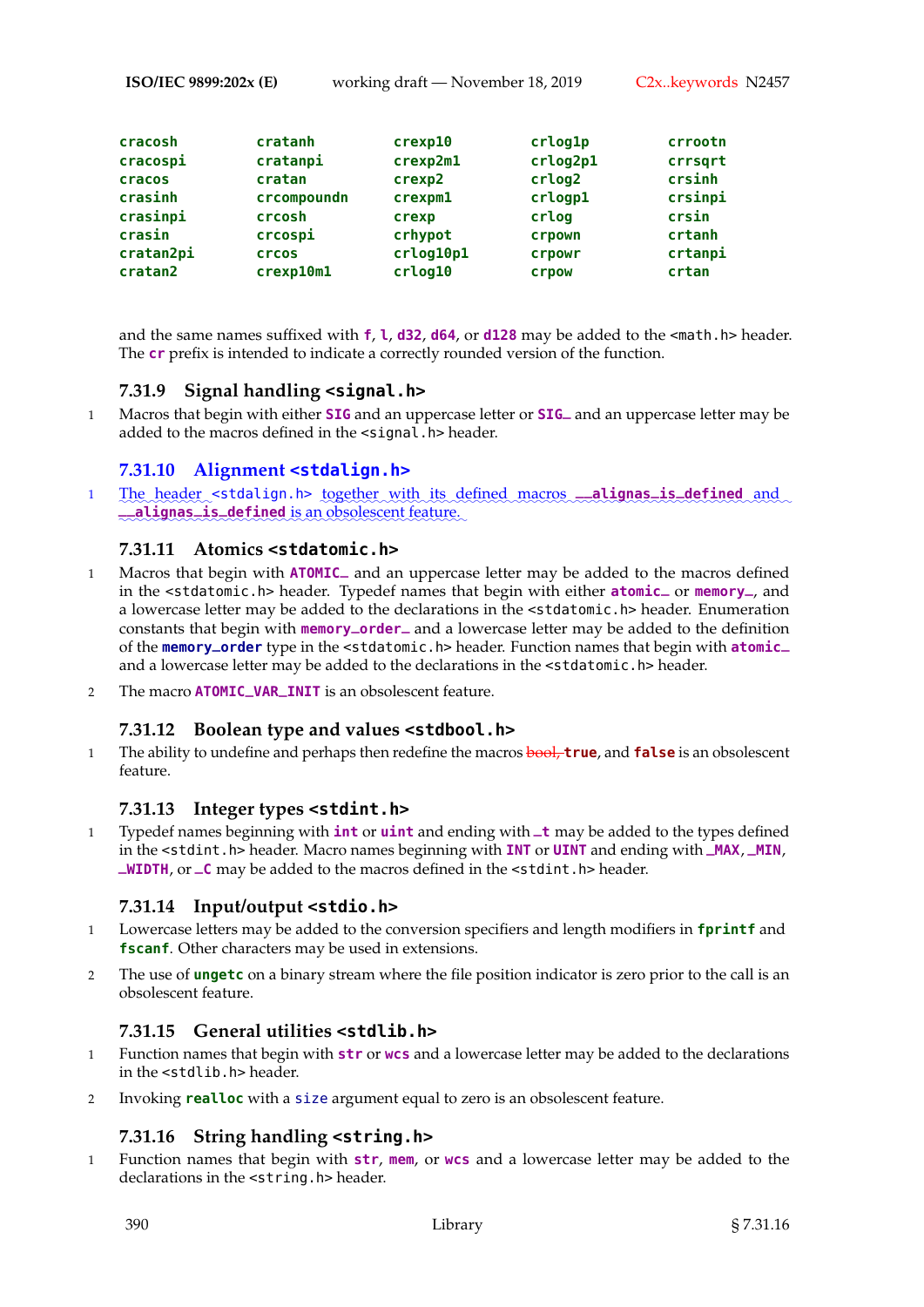### **Annex A** (informative) **Language syntax summary**

1 **NOTE** The notation is described in 6.1.

# **A.1 Lexical grammar A.1.1 Lexical elements**

*(*6.4) *token:*

*keyword identifier constant string-literal punctuator*

*(*6.4) *preprocessing-token:*

*header-name identifier pp-number character-constant string-literal punctuator* each non-white-space character that cannot be one of the above

# **A.1.2 Keywords**

### *(*6.4.1) *keyword:* one of

| alignas             | enum     | signed        | -Alignas        |
|---------------------|----------|---------------|-----------------|
| alignof             | extern   | sizeof        | $=$ Alignof     |
| auto                | float    | static        | $+ Atomic$      |
| $\frac{bool}{2000}$ | for      | static_assert | $\equiv$ Bool   |
| break               | goto     | struct        | $\_Complex$     |
| case                | if       | switch        | _Decimal128     |
| char                | inline   | thread_local  | _Decimal32      |
| const               | int      | typedef       | _Decimal64      |
| continue            | long     | union         | <b>_Generic</b> |
| default             | register | unsigned      | _Imaginary      |
| do                  | restrict | void          | _Noreturn       |
| double              | return   | volatile      | _Static_assert  |
| else                | short    | while         | _Thread_local   |

### **A.1.3 Identifiers**

*(*6.4.2.1) *identifier:*

*identifier-nondigit identifier identifier-nondigit identifier digit*

*(*6.4.2.1) *identifier-nondigit:*

*nondigit universal-character-name* other implementation-defined characters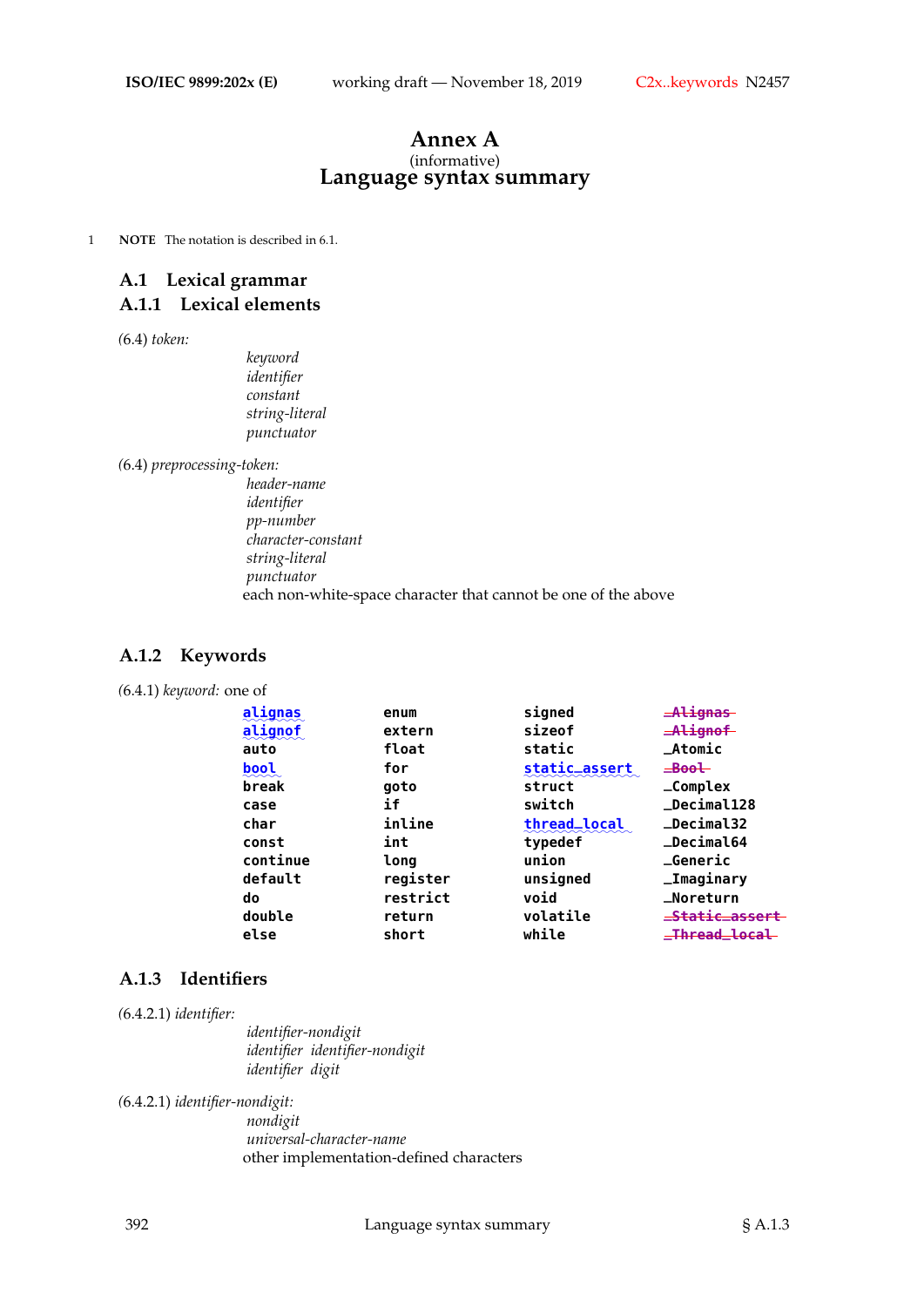*(*6.5.1.1) *generic-selection:* **\_Generic (** *assignment-expression* **,** *generic-assoc-list* **)** *(*6.5.1.1) *generic-assoc-list: generic-association generic-assoc-list* **,** *generic-association (*6.5.1.1) *generic-association: type-name* **:** *assignment-expression* **default :** *assignment-expression (*6.5.2) *postfix-expression: primary-expression postfix-expression* **[** *expression* **]** *postfix-expression* **(** *argument-expression-list*opt **)** *postfix-expression* **.** *identifier postfix-expression* **->** *identifier postfix-expression* **++** *postfix-expression* **-- (** *type-name* **) {** *initializer-list* **} (** *type-name* **) {** *initializer-list* **, }** *(*6.5.2) *argument-expression-list: assignment-expression argument-expression-list* **,** *assignment-expression (*6.5.3) *unary-expression: postfix-expression* **++** *unary-expression* **--** *unary-expression unary-operator cast-expression* **sizeof** *unary-expression* **sizeof (** *type-name* **)**  $\frac{1}{2}$ Alignof ( *type-name*) *(*6.5.3) *unary-operator:* one of **& \* + - ~ !** *(*6.5.4) *cast-expression: unary-expression* **(** *type-name* **)** *cast-expression (*6.5.5) *multiplicative-expression: cast-expression multiplicative-expression* **\*** *cast-expression multiplicative-expression* **/** *cast-expression multiplicative-expression* **%** *cast-expression (*6.5.6) *additive-expression: multiplicative-expression additive-expression* **+** *multiplicative-expression additive-expression* **-** *multiplicative-expression (*6.5.7) *shift-expression: additive-expression shift-expression* **<<** *additive-expression shift-expression* **>>** *additive-expression*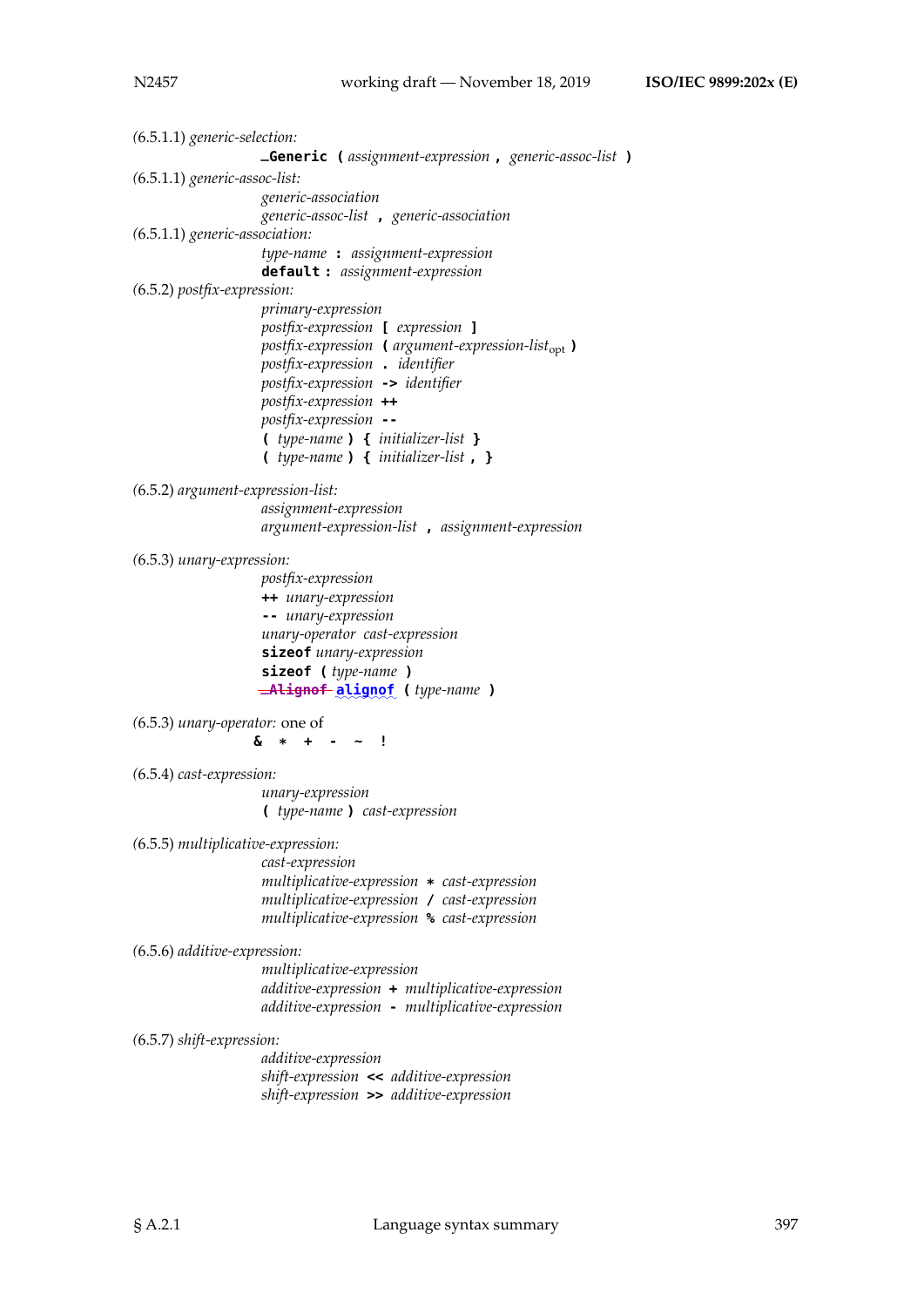| $(6.7)$ init-declarator-list:      |                                                                                                                   |
|------------------------------------|-------------------------------------------------------------------------------------------------------------------|
|                                    | <i>init-declarator</i>                                                                                            |
| $(6.7)$ init-declarator:           | init-declarator-list, init-declarator                                                                             |
|                                    | declarator                                                                                                        |
|                                    | $\text{declarator} = \text{initializer}$                                                                          |
| $(6.7)$ attribute-declaration:     |                                                                                                                   |
|                                    | attribute-specifier-sequence;                                                                                     |
| $(6.7.1)$ storage-class-specifier: |                                                                                                                   |
|                                    | typedef                                                                                                           |
|                                    | extern                                                                                                            |
|                                    | static                                                                                                            |
|                                    | -Thread local thread local                                                                                        |
|                                    | auto                                                                                                              |
|                                    | register                                                                                                          |
| $(6.7.2)$ type-specifier:          |                                                                                                                   |
|                                    | void                                                                                                              |
|                                    | char<br>short                                                                                                     |
|                                    | int                                                                                                               |
|                                    | long                                                                                                              |
|                                    | float                                                                                                             |
|                                    | double                                                                                                            |
|                                    | signed                                                                                                            |
|                                    | unsigned                                                                                                          |
|                                    | $-$ Bool bool                                                                                                     |
|                                    | _Complex                                                                                                          |
|                                    | _Decimal32                                                                                                        |
|                                    | <b>_Decimal64</b>                                                                                                 |
|                                    | _Decimal128                                                                                                       |
|                                    | atomic-type-specifier                                                                                             |
|                                    | struct-or-union-specifier                                                                                         |
|                                    | enum-specifier                                                                                                    |
|                                    | typedef-name                                                                                                      |
|                                    | $(6.7.2.1)$ struct-or-union-specifier:                                                                            |
|                                    | struct-or-union attribute-specifier-sequence <sub>opt</sub> identifier <sub>opt</sub> { member-declaration-list } |
|                                    | struct-or-union attribute-specifier-sequence <sub>opt</sub> identifier                                            |
| $(6.7.2.1)$ struct-or-union:       |                                                                                                                   |
|                                    | struct                                                                                                            |
|                                    | union                                                                                                             |
|                                    |                                                                                                                   |
|                                    | $(6.7.2.1)$ member-declaration-list:                                                                              |
|                                    | member-declaration                                                                                                |
|                                    | member-declaration-list member-declaration<br>$(6.7.2.1)$ member-declaration:                                     |
|                                    | $attribute$ -specifier-sequence <sub>opt</sub> specifier-qualifier-list member-declarator-list <sub>opt</sub> ;   |
|                                    |                                                                                                                   |
|                                    |                                                                                                                   |
|                                    | static_assert-declaration<br>$(6.7.2.1)$ specifier-qualifier-list:                                                |
|                                    | type-specifier-qualifier attribute-specifier-sequence <sub>opt</sub>                                              |
|                                    | type-specifier-qualifier specifier-qualifier-list                                                                 |
|                                    | $(6.7.2.1)$ type-specifier-qualifier:                                                                             |
|                                    | type-specifier                                                                                                    |
|                                    | type-qualifier<br>alignment-specifier                                                                             |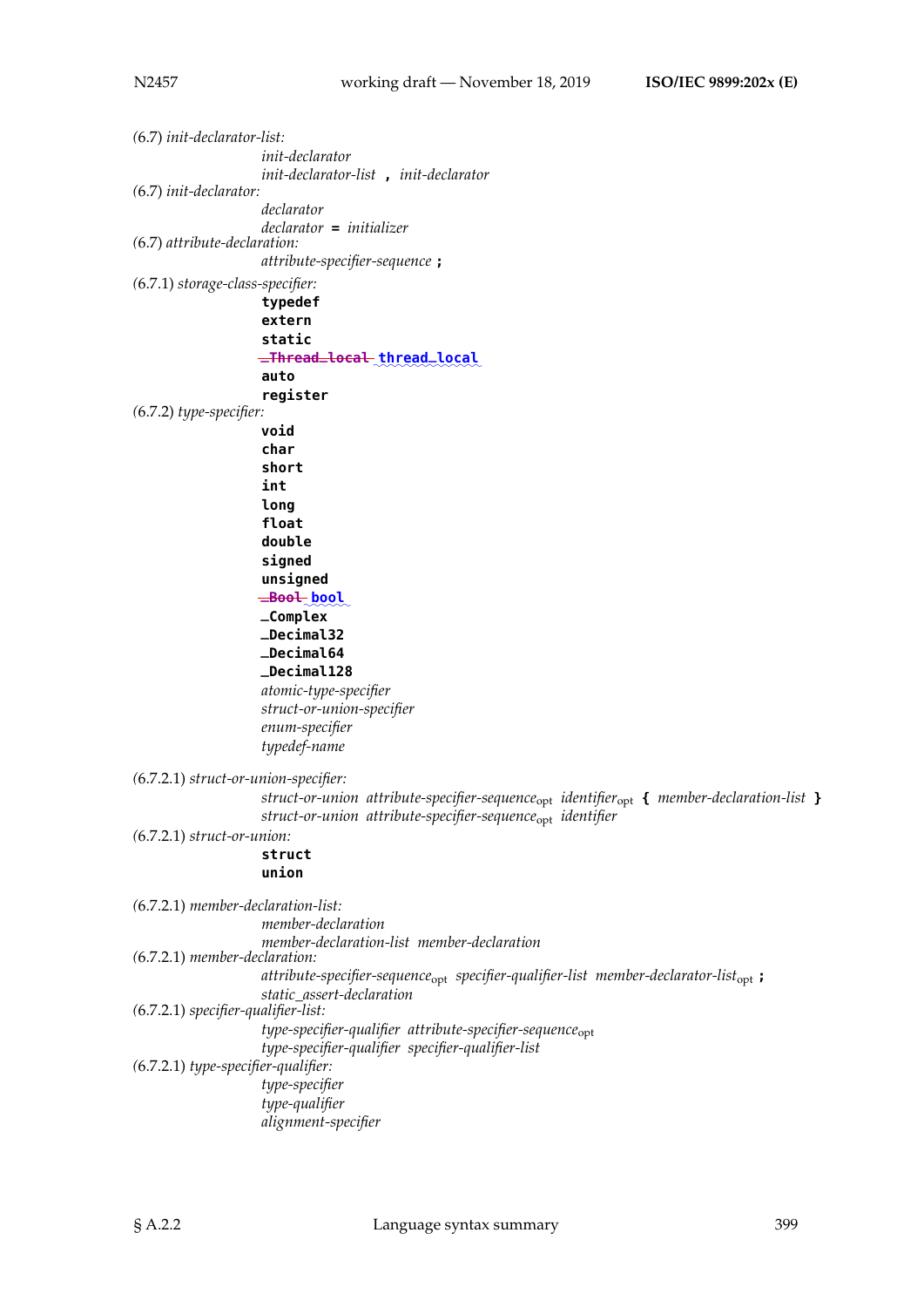| $(6.7.2.1)$ member-declarator-list: |                                                                                                        |
|-------------------------------------|--------------------------------------------------------------------------------------------------------|
|                                     | member-declarator                                                                                      |
|                                     | member-declarator-list, member-declarator                                                              |
| $(6.7.2.1)$ member-declarator:      |                                                                                                        |
|                                     | declarator                                                                                             |
|                                     | $\textit{declarator}_{\text{opt}}$ : constant-expression                                               |
| $(6.7.2.2)$ enum-specifier:         |                                                                                                        |
|                                     | enum attribute-specifier-sequence <sub>opt</sub> identifier <sub>opt</sub> { enumerator-list }         |
|                                     | <b>enum</b> attribute-specifier-sequence <sub>opt</sub> identifier <sub>opt</sub> { enumerator-list, } |
|                                     | enum identifier                                                                                        |
| $(6.7.2.2)$ enumerator-list:        |                                                                                                        |
|                                     | enumerator                                                                                             |
|                                     | enumerator-list, enumerator                                                                            |
| $(6.7.2.2)$ enumerator:             |                                                                                                        |
|                                     | $e$ numeration-constant attribute-specifier-sequence $_{\rm opt}$                                      |
|                                     | $enumeration-constant$ attribute-specifier-sequence <sub>opt</sub> = constant-expression               |
|                                     |                                                                                                        |
| $(6.7.2.4)$ atomic-type-specifier:  |                                                                                                        |
|                                     | <b>_Atomic</b> (type-name)                                                                             |
| $(6.7.3)$ type-qualifier:           |                                                                                                        |
|                                     | const                                                                                                  |
|                                     | restrict                                                                                               |
|                                     | volatile                                                                                               |
|                                     | <b>_Atomic</b>                                                                                         |
| (6.7.4) function-specifier:         |                                                                                                        |
|                                     | inline                                                                                                 |
|                                     | _Noreturn                                                                                              |
|                                     |                                                                                                        |
| (6.7.5) alignment-specifier:        |                                                                                                        |
|                                     | -Alignas-alignas (type-name)                                                                           |
|                                     | -Alignas-alignas (constant-expression)                                                                 |
|                                     |                                                                                                        |
|                                     |                                                                                                        |
| $(6.7.6)$ declarator:               |                                                                                                        |
|                                     | pointer <sub>opt</sub> direct-declarator                                                               |
|                                     |                                                                                                        |
| $(6.7.6)$ direct-declarator:        |                                                                                                        |
|                                     | identifier attribute-specifier-sequence <sub>opt</sub>                                                 |
|                                     | ( declarator )                                                                                         |
|                                     | array-declarator attribute-specifier-sequence <sub>opt</sub>                                           |
|                                     | function-declarator attribute-specifier-sequence <sub>opt</sub>                                        |
|                                     |                                                                                                        |
| $(6.7.6)$ array-declarator:         |                                                                                                        |
|                                     | direct-declarator [ type-qualifier-list <sub>opt</sub> assignment-expression <sub>opt</sub> ]          |
|                                     | direct-declarator [ static type-qualifier-list <sub>opt</sub> assignment-expression ]                  |
|                                     | direct-declarator [ type-qualifier-list static assignment-expression ]                                 |
|                                     | direct-declarator [ type-qualifier-list <sub>opt</sub> * ]                                             |
|                                     |                                                                                                        |
| $(6.7.6)$ function-declarator:      |                                                                                                        |
|                                     | direct-declarator $($ parameter-type-list <sub>opt</sub> $)$                                           |
|                                     |                                                                                                        |
| $(6.7.6)$ pointer:                  |                                                                                                        |
|                                     | * attribute-specifier-sequence <sub>opt</sub> type-qualifier-list <sub>opt</sub>                       |
|                                     | * attribute-specifier-sequence <sub>opt</sub> type-qualifier-list <sub>opt</sub> pointer               |
| $(6.7.6)$ type-qualifier-list:      |                                                                                                        |
|                                     | type-qualifier                                                                                         |
|                                     | type-qualifier-list type-qualifier                                                                     |
| $(6.7.6)$ parameter-type-list:      |                                                                                                        |
|                                     | parameter-list                                                                                         |
|                                     | $parameter-list$ ,                                                                                     |